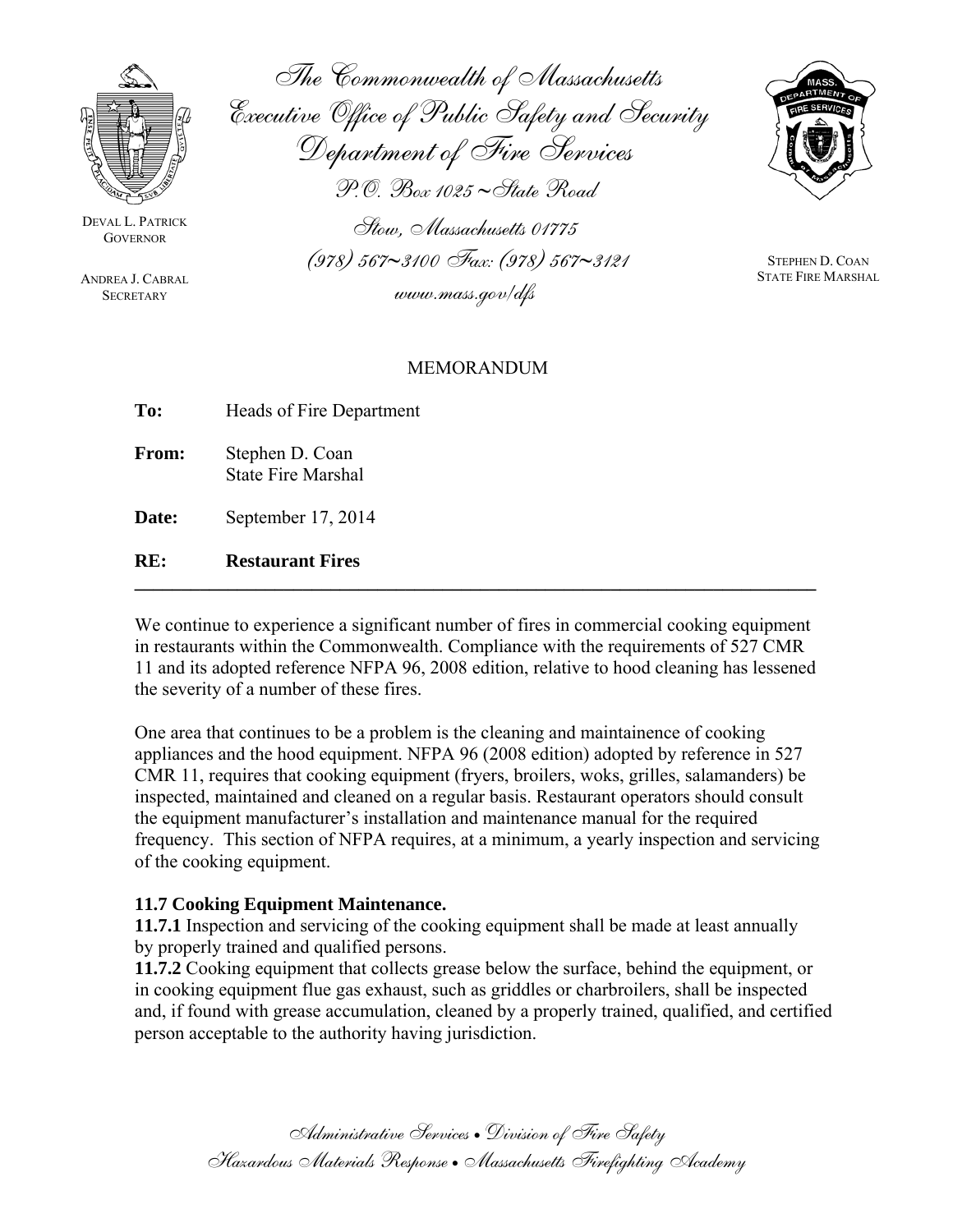Table 11.4 Schedule of Inspection for Grease Buildup, is included in the code, as a basis for setting a minimum inspection schedule. There are instances when this schedule will be inadequate, such as 24 hr operations, high volumes. Based on this inspection, it may be necessary to increase the cleaning and inspection

| <b>Type or Volume</b><br>of Cooking                                                                                      | <b>Inspection</b><br>Frequency |
|--------------------------------------------------------------------------------------------------------------------------|--------------------------------|
| Systems serving solid fuel cooking<br>operations                                                                         | Monthly                        |
| Systems serving high-volume cooking<br>operations, such as 24-hour cooking,<br>charbroiling, or wok cooking              | Quarterly                      |
| Systems serving moderate-volume cooking<br>operations                                                                    | Semiannually                   |
| Systems serving low-volume cooking<br>operations, such as churches, day camps,<br>seasonal businesses, or senior centers | Annually                       |

## Table 11.4 Schedule of Inspection for Grease Buildup

frequenc

The appendix of NFPA 96 provides additional information on the purpose of the inspection section.

**A.11.4** The primary focus of an inspection for cleanliness is to establish whether the volume of grease buildup within the exhaust system warrants cleaning and to determine whether adequate

access is available throughout the exhaust system to remove the grease buildup.

NFPA 96, section 11.6.2\*, states: Hoods, grease removal devices, fans, ducts, and other appurtenances shall be cleaned to remove combustible contaminants prior to surfaces becoming heavily contaminated with grease or oily sludge.

The information contained in the appendix is: **A.11.6.2** Hoods, grease removal devices, fans, ducts, and other appurtenances should be cleaned to remove combustible contaminants to a minimum of 50 μm (0.002 in.). *When to clean:* A measurement system of deposition should be established to trigger a need to clean, in addition to a time reference based on equipment emissions.

The method of measurement is a depth gauge comb, shown in Figure A.11.6.2, which is scraped along the duct surface. For example, a measured depth of 2000 μm (0.078 in.) indicates the need to remove the deposition risk. The system would also include point measurement in critical areas. For example, 3175μm (0.125 in.) in a fan housing requires cleaning.